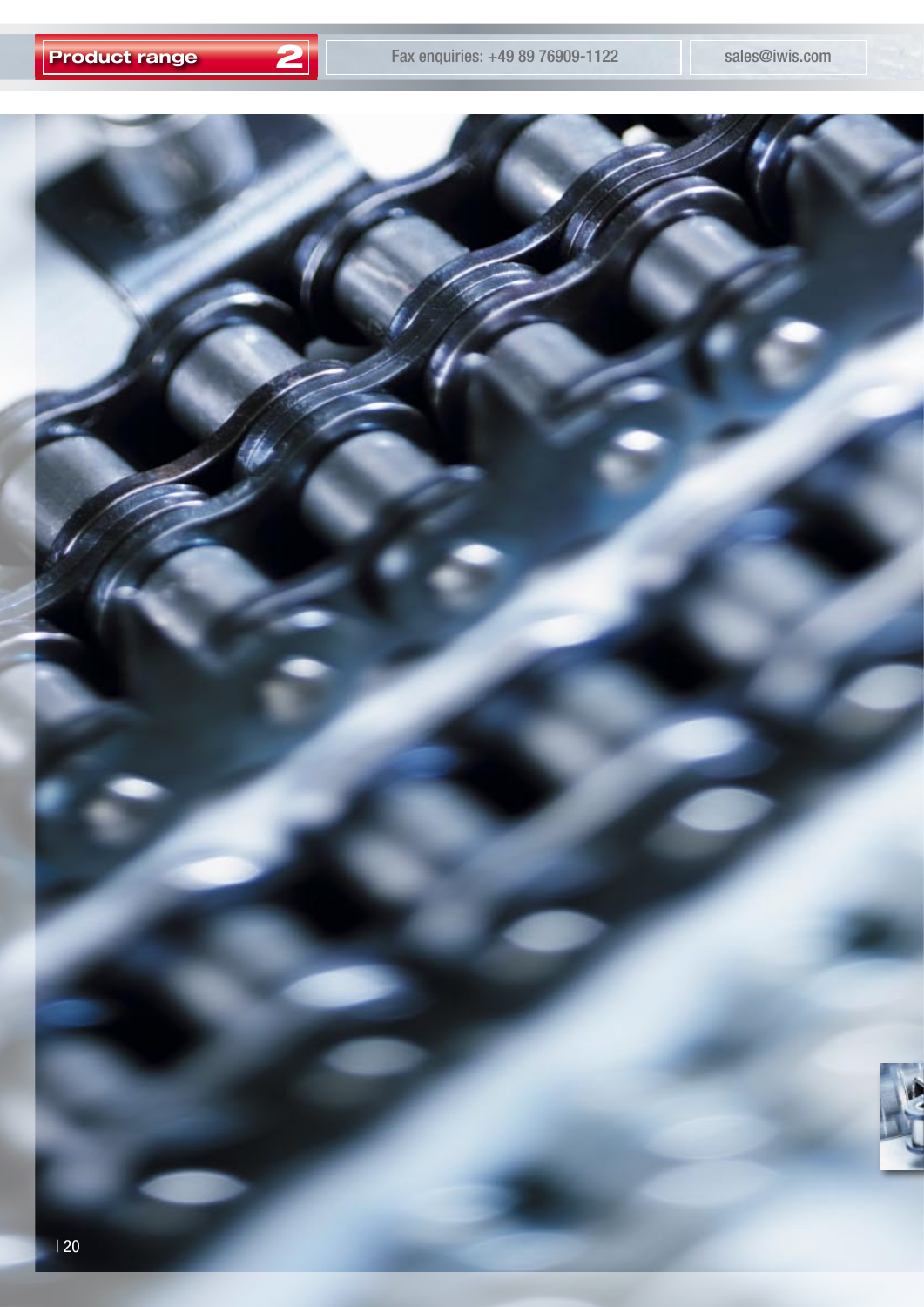

2

# **Conveyor chains**

iwis conveyor chains can especially be matched with the demands of customer applications. iwis does not only supply the customer with a wide range of special straight attachments and bent attachment plates, but the Technical Service Team offers solutions for individual customer demands and designs custom-made products.

iwis conveyor chains offer the user the benefits of parallel and synchronous running, extremely precise positioning, quiet running and a significantly higher breaking resistance than the norm. Also available: conveyor chains with extended bearing pins, conveyor chains with U-shaped attachments and multiple strand connecting links.

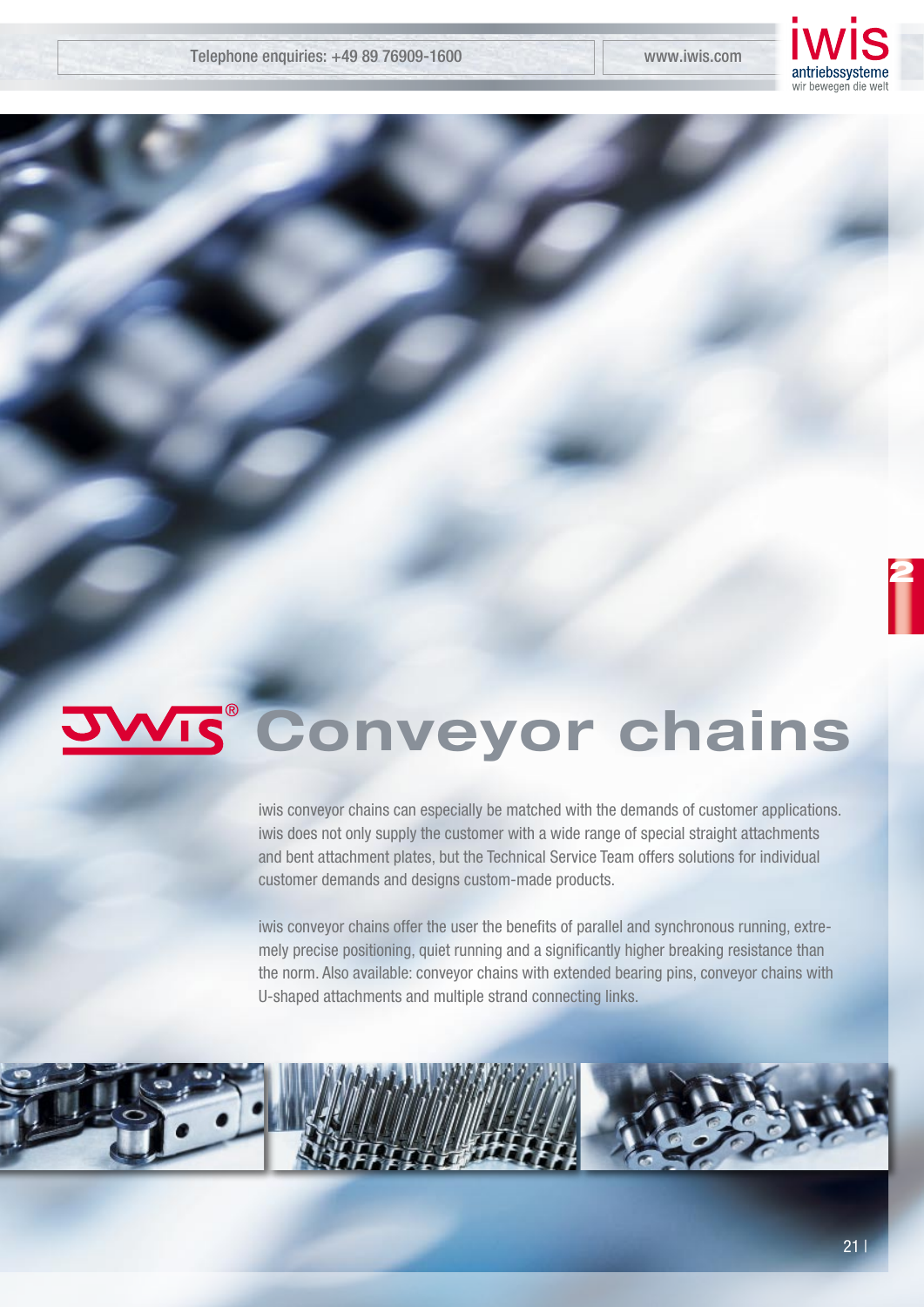# Conveyor chains with straight attachment plates

for fitting to iwis chains DIN 8187, 8188 and 8181

|                           |                           |                         | Pitch <sup>2)</sup> |        |               |        |      |                                                                                                                                                                                                                                             |                          |                                                                 |                          |        |        |                          | Threaded<br>insert       |
|---------------------------|---------------------------|-------------------------|---------------------|--------|---------------|--------|------|---------------------------------------------------------------------------------------------------------------------------------------------------------------------------------------------------------------------------------------------|--------------------------|-----------------------------------------------------------------|--------------------------|--------|--------|--------------------------|--------------------------|
| Dill 150 no.              | Ref. no. itu;             | $\varphi_{\mathcal{O}}$ | p (mmp)             | a (mm) | <b>6 (mm)</b> | d (mm) |      | Double strand change<br>$\frac{\mathcal{S}_{ij}^{\prime\prime}\mathcal{G}_{\beta}}{\mathcal{S}_{i}\mathcal{P}_{\gamma\gamma_{j}}^{\prime\prime}}\mathcal{G}_{\gamma\gamma_{j}}^{\prime\prime}\mathcal{G}_{\gamma\gamma_{j}}^{\prime\prime}$ |                          | Tribe sy<br>9 (hny <sup>ra</sup> nco <sub>laire</sub><br>9 (mm) | i (mm)                   | l (mm) | s (mm) | M (mm)                   | m, may<br>(mm)           |
| <b>Plate No. 102.1</b>    |                           |                         |                     |        |               |        |      |                                                                                                                                                                                                                                             |                          |                                                                 |                          |        |        |                          |                          |
|                           | P 83 V                    | 1/2"                    | 12,7                | 13,0   | 19,0          | 4,2    | 8,1  | $\overline{\phantom{0}}$                                                                                                                                                                                                                    | $\qquad \qquad -$        | 4,5                                                             | $\qquad \qquad -$        | 18,0   | 1,5    | $\qquad \qquad -$        |                          |
| $\overline{\phantom{a}}$  | S 84 V                    | 1/2"                    | 12,7                | 13,0   | 19,0          | 4,2    | 9,8  | $\qquad \qquad -$                                                                                                                                                                                                                           | -                        | 4,5                                                             | $\qquad \qquad -$        | 18,0   | 1,5    |                          |                          |
| 08 B-1                    | $L$ 85 SL <sup>1)</sup>   | 1/2"                    | 12,7                | 13,0   | 19,0          | 4,2    | 11,6 | 25,5                                                                                                                                                                                                                                        | 39,4                     | 5,4                                                             | $\qquad \qquad -$        | 18,0   | 1,5    | 4                        | 5,2                      |
| $10B-1$                   | M 106 SL <sup>1)</sup>    | 5/8"                    | 15,875              | 16,3   | 24,3          | 5,2    | 13,6 | 30,1                                                                                                                                                                                                                                        | 46,6                     | 6,8                                                             | -                        | 24,0   | 1,6    | 5                        | 5,3                      |
| $12B - 1$                 | M 127 SL <sup>1)</sup>    | 3/4"                    | 19,05               | 19,1   | 29,1          | 6,2    | 15,9 | 35,3                                                                                                                                                                                                                                        | 54,7                     | 7,4                                                             | $\qquad \qquad -$        | 28,0   | 1,8    | 5                        | 5,5                      |
| $16B-1$                   | M 1611 <sup>1</sup>       | 1"                      | 25,4                | 24,6   | 36,6          | 8,2    | 25,9 | 57,8                                                                                                                                                                                                                                        | 89,7                     | 10,4                                                            | $\qquad \qquad -$        | 36,2   | 3,0    | $6\phantom{.}6$          | 8,2                      |
| 08 A-1<br>ANSI 40         | $L$ 85 A <sup>1</sup>     | 1/2"                    | 12,7                | 13,0   | 19,0          | 4,2    | 11,4 | 25,8                                                                                                                                                                                                                                        | 40,2                     | 4,5                                                             | $\overline{\phantom{0}}$ | 18,0   | 1,5    | $\overline{\phantom{m}}$ | $\overline{\phantom{0}}$ |
| $10A-1$<br><b>ANSI 50</b> | M 106 A <sup>1)</sup>     | 5/8"                    | 15,875              | 16,3   | 24,3          | 5,2    | 14,1 | 32,3                                                                                                                                                                                                                                        | 50,4                     | 6,8                                                             | $\qquad \qquad -$        | 24,0   | 1,6    | -                        |                          |
| 12 A-1<br>ANSI 60         | M 128 A SL <sup>1)</sup>  | 3/4"                    | 19,05               | 19,1   | 29,1          | 6,2    | 18,1 | 40,8                                                                                                                                                                                                                                        | 63,6                     | 7,4                                                             | $\overline{\phantom{0}}$ | 28,0   | 2,4    | $\overline{\phantom{0}}$ |                          |
| $16A-1$<br><b>ANSI 80</b> | M 1610 A <sup>1)</sup>    | 1"                      | 25,4                | 24,6   | 36,6          | 8,2    | 23,0 | 52,2                                                                                                                                                                                                                                        | 81,5                     | 10,4                                                            | $\qquad \qquad -$        | 36,2   | 3,0    | $\qquad \qquad -$        |                          |
|                           | Plate No. 103.1 and 103.2 |                         |                     |        |               |        |      |                                                                                                                                                                                                                                             |                          |                                                                 |                          |        |        |                          |                          |
|                           | P 83 V 2                  | 1/2"                    | 12,7                | 17,0   | 23,0          | 4,2    | 8,1  | $\overline{\phantom{0}}$                                                                                                                                                                                                                    | $\qquad \qquad -$        | 4,5                                                             | 12,7                     | 23,6   | 1,5    | $\qquad \qquad -$        |                          |
| $\overline{\phantom{a}}$  | S 84 V                    | 1/2"                    | 12,7                | 17,0   | 23,0          | 4,2    | 9,8  | -                                                                                                                                                                                                                                           | $\qquad \qquad -$        | 4,5                                                             | 12,7                     | 23,6   | 1,5    | $\qquad \qquad -$        | $\qquad \qquad -$        |
| 08 B-1                    | $L$ 85 SL <sup>1)</sup>   | 1/2"                    | 12,7                | 17,0   | 23,0          | 4,2    | 11,6 | 25,5                                                                                                                                                                                                                                        | 39,4                     | 5,4                                                             | 12,7                     | 23,6   | 1,5    | 4                        | 5,2                      |
| $10B-1$                   | M 106 SL <sup>1)</sup>    | 5/8"                    | 15,875              | 16,3   | 25,8          | 5,2    | 13,6 | 30,1                                                                                                                                                                                                                                        | 46,6                     | 7,5                                                             | 15,8                     | 31,0   | 1,6    | 5                        | 5,3                      |
| 12 B-1                    | M 127 SL <sup>1)</sup>    | 3/4"                    | 19,05               | 18,3   | 29,0          | 6,2    | 15,9 | 35,3                                                                                                                                                                                                                                        | 54,7                     | 9,0                                                             | 19,0                     | 37,2   | 1,8    | 5                        | 5,5                      |
| 16 B-1                    | M 1611 $\frac{1}{10}$     | 1"                      | 25,4                | 28,45  | 41,55         | 8,2    | 25,9 | 57,8                                                                                                                                                                                                                                        | 89,7                     | 10,35                                                           | 25,4                     | 47,2   | 3,0    | $6\phantom{.}6$          | 8,2                      |
| 08 A-1<br>ANSI 40         | $L$ 85 A <sup>1)</sup>    | 1/2"                    | 12,7                | 17,0   | 23,0          | 4,2    | 11,4 | 25,8                                                                                                                                                                                                                                        | 40,2                     | 4,5                                                             | 12,7                     | 23,6   | 1,5    | $\qquad \qquad -$        | $\overline{\phantom{0}}$ |
| $10A-1$<br><b>ANSI 50</b> | M 106 A <sup>1)</sup>     | 5/8"                    | 15,875              | 16,3   | 25,8          | 5,2    | 14,1 | 32,3                                                                                                                                                                                                                                        | 50,4                     | 7,5                                                             | 15,8                     | 31,0   | 1,6    |                          |                          |
| 12 A-1<br>ANSI 60         | M 128 A SL <sup>1)</sup>  | 3/4"                    | 19,05               | 18,3   | 29,0          | 6,2    | 18,1 | 40,8                                                                                                                                                                                                                                        | 63,6                     | 9,0                                                             | 19,0                     | 37,2   | 2,4    | $\overline{\phantom{m}}$ |                          |
| 16 A-1<br><b>ANSI 80</b>  | M 1610 A <sup>1)</sup>    | 1"                      | 25,4                | 28,45  | 41,55         | 8,2    | 23,0 | 52,2                                                                                                                                                                                                                                        | 81,5                     | 10,35                                                           | 25,4                     | 47,2   | 3,0    |                          |                          |
|                           | Plate No. 101.1 and 101.2 |                         |                     |        |               |        |      |                                                                                                                                                                                                                                             |                          |                                                                 |                          |        |        |                          |                          |
| 208 B                     | LR 165 SL                 | 1"                      | 25,4                | 14,3   | 20,5          | 4,2    | 11,6 | $\qquad \qquad -$                                                                                                                                                                                                                           | $\overline{\phantom{0}}$ | $6,5$                                                           | 14,0                     | 24,2   | 1,5    | $\qquad \qquad -$        |                          |
| 210 B                     | LR 206 SL                 | 11/4"                   | 31,75               | 16,3   | 25,8          | 5,2    | 13,8 | -                                                                                                                                                                                                                                           | $\qquad \qquad -$        | 7,5                                                             | 18,0                     | 30,2   | 1,6    | -                        |                          |
| 212 B                     | LR 247 S                  | 11/2"                   | 38,1                | 19,2   | 29,5          | 6,2    | 15,9 | $\qquad \qquad -$                                                                                                                                                                                                                           | -                        | 9,0                                                             | 20,0                     | 36,2   | 1,7    | $\qquad \qquad -$        |                          |
| 216 B                     | LR 3211                   | 2"                      | 50,8                | 28,5   | 40,6          | 8,2    | 25,9 | -                                                                                                                                                                                                                                           | -                        | 10,2                                                            | 28,0                     | 48,2   | 3,0    | $\qquad \qquad -$        |                          |

 $1)$  Available for both double and triple strand chains  $2)$  Nominal pitch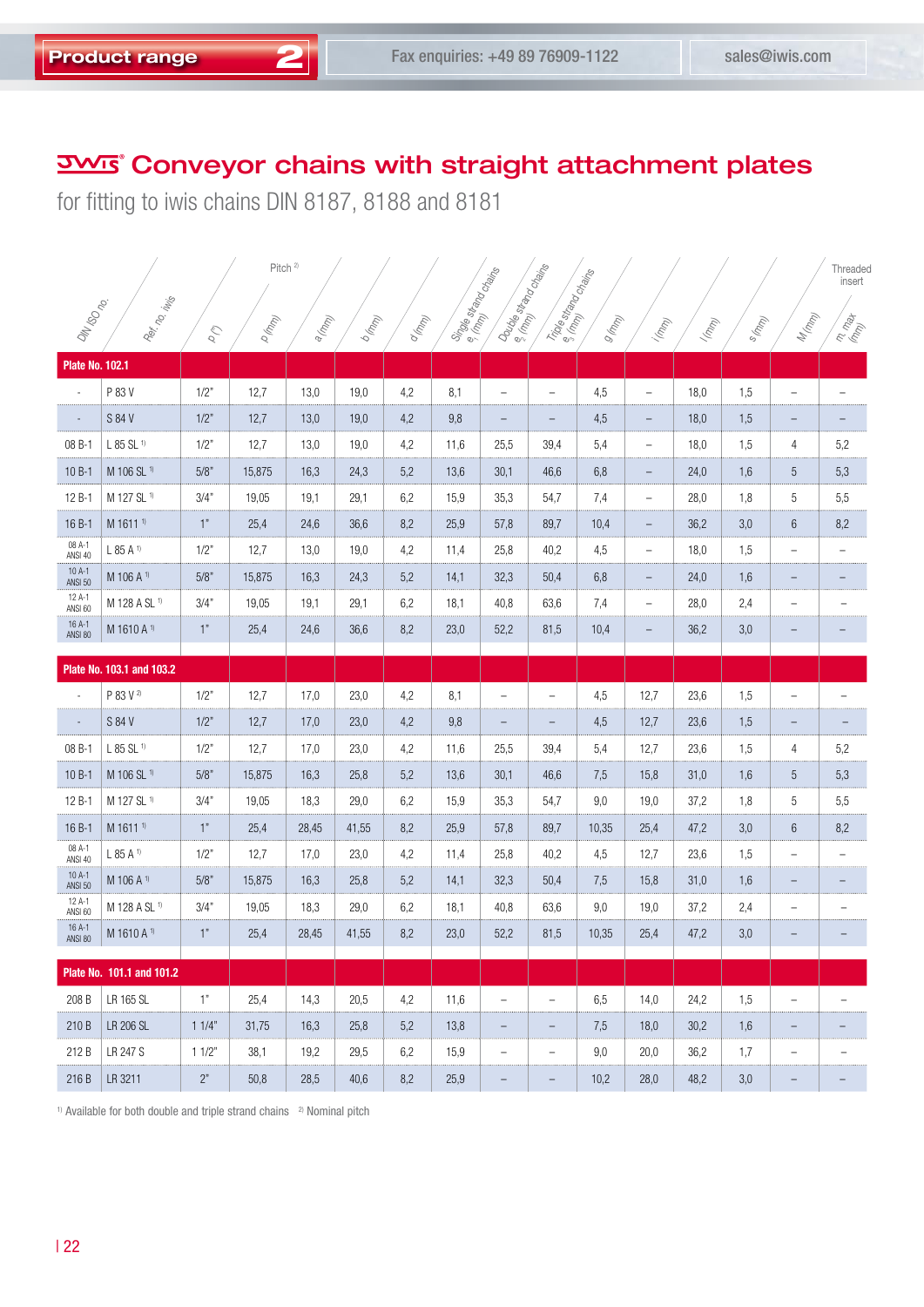

# **EXALG** Conveyor chains with straight attachment plates

for fitting to iwis chains DIN 8187, 8188 and 8181

### **straight attachment plates**

The designs shown below can be supplied as connecting links, or outer links for end fitting or repair.

Further threaded inserts can also be supplied. Details on request.









102.31 with threaded insert





### 101.1 for double-pitch chains 101.2 for double-pitch chains



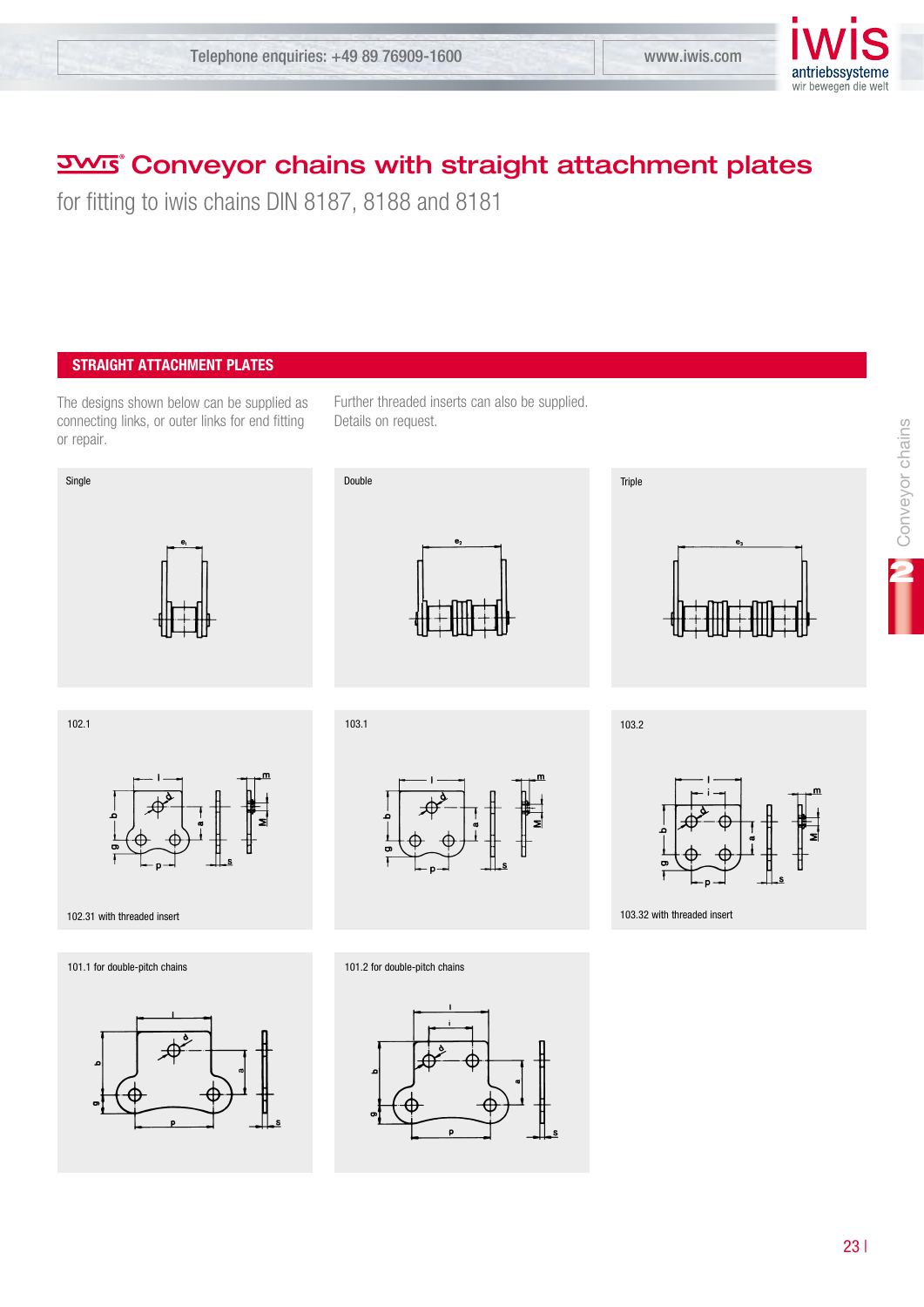# **EXALG** Conveyor chains with bent attachment plates

for fitting to iwis chains DIN 8187, 8188 and 8181

|                           |                          |                | Pitch<br>Single chains<br>Double chains<br>Triple chains |         |        |        |                                 |                          |                          |                          |                          |         |        | Threaded<br>insert |      |        |                          |                          |
|---------------------------|--------------------------|----------------|----------------------------------------------------------|---------|--------|--------|---------------------------------|--------------------------|--------------------------|--------------------------|--------------------------|---------|--------|--------------------|------|--------|--------------------------|--------------------------|
| Dill 160 no.              | iwis<br>Rex. no. /       | p              | p (mm)                                                   | c (mmy) | dujuno | e (mm) | r <sub>f</sub> (m <sub>my</sub> | e (mm)                   | ts (mm)                  | e (mm)                   | ts (mm)                  | 9 (mmp) | h (mmy | i (mm)             | (mm) | s (mm) | M <sub>(mm)</sub>        | m <sub>man</sub> i       |
| <b>Form 202.1</b>         |                          |                |                                                          |         |        |        |                                 |                          |                          |                          |                          |         |        |                    |      |        |                          |                          |
|                           | P 83 V                   | $1/2^u$        | 12,7                                                     | 8,0     | 4,2    | 24,1   | 36,1                            | $\qquad \qquad -$        | $\overline{\phantom{0}}$ | $\overline{\phantom{a}}$ | $\overline{\phantom{a}}$ | 4,5     | 14,0   | $\qquad \qquad -$  | 18,1 | 1,5    | $\overline{\phantom{0}}$ | $\overline{\phantom{0}}$ |
| $\overline{\phantom{a}}$  | S 84 V                   | $1/2^{\circ}$  | 12,7                                                     | 8,0     | 4,2    | 25,8   | 37,8                            | $\qquad \qquad -$        | -                        | $\overline{\phantom{m}}$ | $\qquad \qquad -$        | 4,5     | 14,0   | $\qquad \qquad -$  | 18,1 | 1,5    | -                        | -                        |
| 08 B-1                    | L 85 SL $\frac{1}{1}$    | $1/2^{\circ}$  | 12,7                                                     | 8,0     | 4,2    | 27,6   | 39,6                            | 41,5                     | 53,5                     | 55,4                     | 67,4                     | 5,4     | 14,0   | -                  | 18,1 | 1,5    | 4                        | 5,2                      |
| $10B-1$                   | M 106 SL <sup>1)</sup>   | $5/8$ "        | 15,875                                                   | 9,0     | 5,2    | 33,6   | 49,6                            | 50,1                     | 66,1                     | 66,6                     | 82,6                     | 6,8     | 18,0   | $\qquad \qquad -$  | 24,0 | 1,6    | $5\overline{)}$          | 5,3                      |
| $12B - 1$                 | M 127 SL <sup>1)</sup>   | $3/4$ "        | 19,05                                                    | 10,0    | 6,2    | 41,1   | 61,1                            | 60,5                     | 80,5                     | 79,9                     | 99,9                     | 7,4     | 22,6   | $\qquad \qquad -$  | 28,0 | 1,8    | 5                        | 5,5                      |
| 16 B-1                    | M 1611 1) 2)             | 1 <sup>u</sup> | 25,4                                                     | 16,0    | 8,2    | 53,9   | 77,9                            | 85,8                     | 109,8                    | 117,7                    | 141,7                    | 10,4    | 26,0   | -                  | 36,2 | 3,0    | 6                        | 8,2                      |
| 08 A-1<br>ANSI 40         | $L 85 A$ <sup>1)</sup>   | $1/2^{\circ}$  | 12,7                                                     | 8,0     | 4,2    | 27,4   | 39,4                            | 41,8                     | 53,8                     | 56,2                     | 68,2                     | 4,5     | 14,0   | $\qquad \qquad -$  | 18,1 | 1,5    | $\qquad \qquad -$        | $\overline{\phantom{0}}$ |
| $10A-1$<br><b>ANSI 50</b> | M 106 A <sup>1)</sup>    | $5/8$ "        | 15,875                                                   | 9,0     | 5,2    | 34,1   | 50,1                            | 52,3                     | 68,3                     | 70,4                     | 86,4                     | 6,8     | 18,0   | $\qquad \qquad -$  | 24,0 | 1,6    | -                        | -                        |
| 12 A-1<br><b>ANSI 60</b>  | M 128 A SL <sup>1)</sup> | 3/4"           | 19,05                                                    | 13,0    | 6,2    | 38,9   | 58,9                            | 61,6                     | 81,6                     | 84,4                     | 104,4                    | 7,4     | 20,4   | -                  | 28,0 | 2,4    | -                        |                          |
| 16 A-1<br><b>ANSI 80</b>  | M 1610 A 1) $2)$         | 1 <sup>u</sup> | 25,4                                                     | 16,0    | 8,2    | 51,0   | 75,0                            | 80,2                     | 104,2                    | 109,5                    | 133,5                    | 10,4    | 26,0   | -                  | 36,2 | 3,0    | -                        |                          |
|                           | Form 203.1 und 203.2     |                |                                                          |         |        |        |                                 |                          |                          |                          |                          |         |        |                    |      |        |                          |                          |
|                           | P 83 V 2                 | $1/2^u$        | 12,7                                                     | 9,5     | 4,2    | 29,1   | 41,1                            | $\overline{\phantom{0}}$ | $\overline{\phantom{0}}$ | $\overline{\phantom{0}}$ | $\overline{\phantom{a}}$ | 4,5     | 16,5   | 12,7               | 23,6 | 1,5    | $\overline{\phantom{0}}$ | $\overline{\phantom{0}}$ |
|                           | S 84 V <sup>2)</sup>     | $1/2$ "        | 12,7                                                     | 9,5     | 4,2    | 30,8   | 42,8                            | -                        | -                        | -                        | $\qquad \qquad -$        | 4,5     | 16,5   | 12,7               | 23,6 | 1,5    | -                        |                          |
| 08 B-1                    | L 85 SL 1) 2)            | $1/2^{\circ}$  | 12,7                                                     | 9,5     | 4,2    | 32,6   | 44,6                            | 46,5                     | 58,5                     | 60,4                     | 72,4                     | 5,4     | 16,5   | 12,7               | 23,6 | 1,5    | 4                        | 5,2                      |
| $10B-1$                   | M 106 SL 1) 2)           | $5/8$ "        | 15,875                                                   | 11,0    | 5,2    | 30,6   | 49,6                            | 47,1                     | 66,1                     | 63,6                     | 82,6                     | 7,5     | 18,0   | 15,8               | 31,0 | 1,6    | 5                        | 5,3                      |
| 12 B-1                    | M 127 SL 1) 2)           | 3/4"           | 19,05                                                    | 12,0    | 6,2    | 35,5   | 56,9                            | 54,9                     | 76,3                     | 74,3                     | 95,7                     | 9,0     | 20,5   | 19,0               | 37,2 | 1,8    | 5                        | 5,5                      |
| 16 B-1                    | M 1611 1) 2)             | 1 <sup>u</sup> | 25,4                                                     | 18,0    | 8,2    | 57,7   | 83,9                            | 89,6                     | 115,8                    | 121,5                    | 147,8                    | 10,4    | 29,0   | 25,4               | 47,2 | 3,0    | 6                        | 8,2                      |
| 08 A-1<br>ANSI 40         | L 85 A $^{1/2}$          | $1/2^{\circ}$  | 12,7                                                     | 9,5     | 4,2    | 32,4   | 44,4                            | 46,8                     | 58,8                     | 61,2                     | 73,2                     | 4,5     | 16,5   | 12,7               | 23,6 | 1,5    | -                        |                          |
| $10A-1$<br><b>ANSI 50</b> | M 106 A 1) 2)            | $5/8$ "        | 15,875                                                   | 11,0    | 5,2    | 31,1   | 50,1                            | 49,3                     | 68,3                     | 67,3                     | 86,4                     | 7,5     | 18,0   | 15,8               | 31,0 | 1,6    | -                        |                          |
| 12 A-1<br>ANSI 60         | M 128 A SL 1) 2)         | $3/4$ "        | 19,05                                                    | 13,0    | 6,2    | 37,3   | 58,7                            | 60,0                     | 81,4                     | 82,8                     | 104,2                    | 9,0     | 20,3   | 19,0               | 37,2 | 2,4    | -                        |                          |
| 16 A-1<br><b>ANSI 80</b>  | M 1610 A 1) 2)           | 1 <sup>u</sup> | 25,4                                                     | 18,0    | 8,2    | 54,8   | 81,0                            | 84,0                     | 110,2                    | 113,3                    | 139,5                    | 10,4    | 29,0   | 25,4               | 47,2 | 3,0    |                          |                          |
|                           | Form 201.1 und 201.2     |                |                                                          |         |        |        |                                 |                          |                          |                          |                          |         |        |                    |      |        |                          |                          |
| 208 B                     | LR 165 SL <sup>2)</sup>  | 1 <sup>n</sup> | 25,4                                                     | 10,0    | 4,2    | 26,2   | 38,6                            | $\qquad \qquad -$        | $\overline{\phantom{0}}$ | $\qquad \qquad -$        | $\qquad \qquad -$        | 6,5     | 13,5   | 14,0               | 24,2 | 1,5    | $\overline{\phantom{a}}$ |                          |
| 210 B                     | LR 206 SL <sup>2)</sup>  | $11/4$ "       | 31,75                                                    | 11,0    | 5,2    | 30,6   | 49,6                            | $\qquad \qquad -$        | -                        | -                        | -                        | 7,5     | 18,0   | 18,0               | 30,2 | 1,6    | $\qquad \qquad -$        |                          |
| 212 B                     | LR 247 SL <sup>2)</sup>  | $11/2$ "       | 38,1                                                     | 13,0    | 6,2    | 34,9   | 55,5                            | $\overline{\phantom{a}}$ | $\qquad \qquad -$        | $\overline{\phantom{a}}$ | $\overline{\phantom{a}}$ | 9,0     | 19,8   | 20,0               | 36,2 | 1,7    | $\qquad \qquad -$        | $\overline{\phantom{0}}$ |
| 216 B                     | LR 3211 <sup>2)</sup>    | 2 <sup>u</sup> | 50,8                                                     | 18,0    | 8,2    | 57,7   | 81,9                            | $\qquad \qquad -$        | -                        | -                        | -                        | 10,2    | 28,0   | 28,0               | 48,2 | 3,0    |                          |                          |

 $<sup>1</sup>$  Available also for corresponding double and triple strand chains  $<sup>2</sup>$  The bent attachment plates can also be fitted facing inwards with the top part</sup></sup>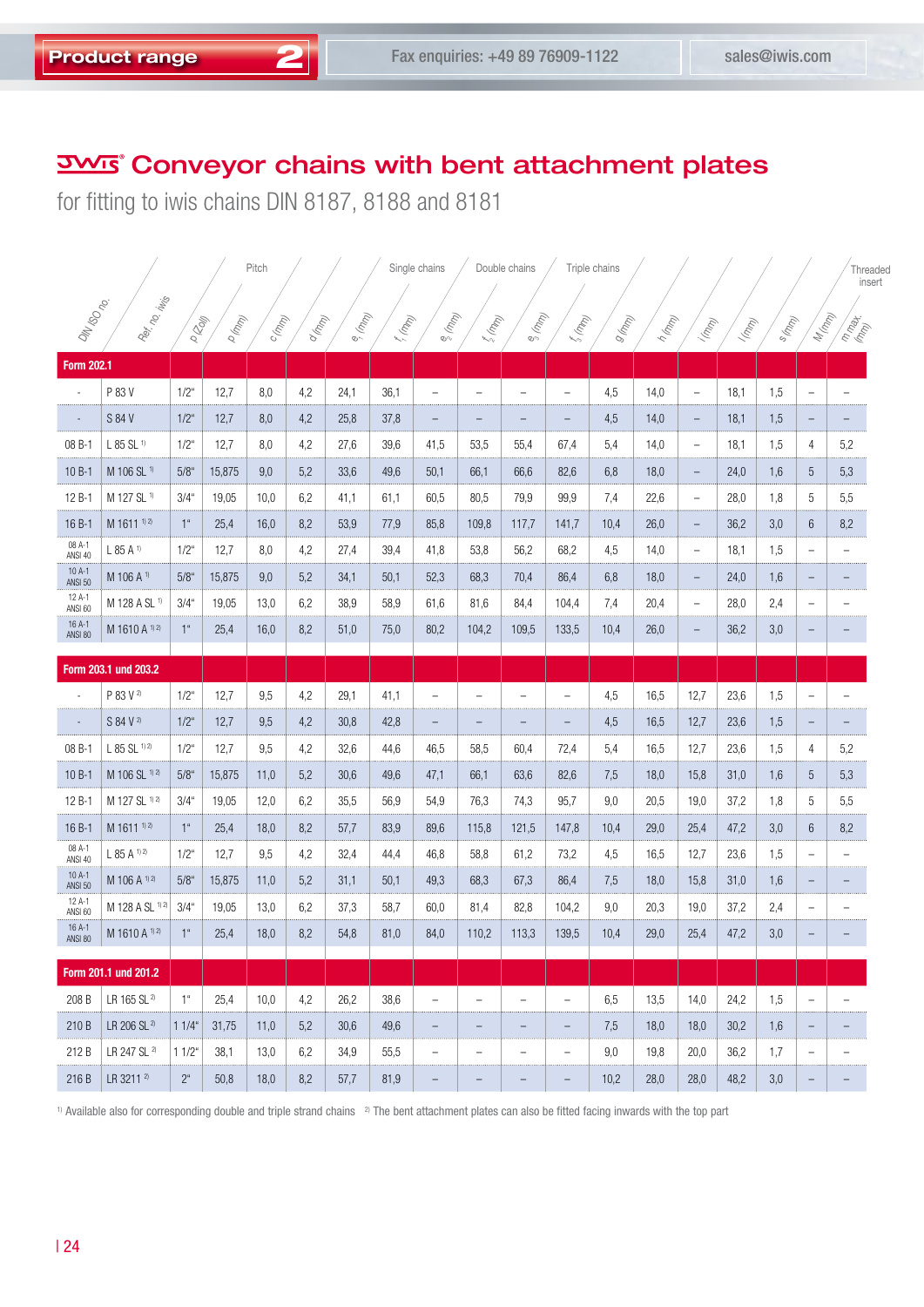

# **EXALG** Conveyor chains with bent attachment plates

for fitting to iwis chains DIN 8187, 8188 and 8181

## **bent attachment plates**

The designs shown below can be supplied as connecting links, or outer links for end fitting or repair. When the attachment is fitted facing inwards over the chain, threaded inserts cannot be used. Further threaded inserts can also be supplied. Details on request.









202.31 with threaded insert

201.1 for double-pitch chains 201.2 for double-pitch chains





203.31 with threaded insert





203.32 with threaded insert

Conveyor chains Conveyor chains 2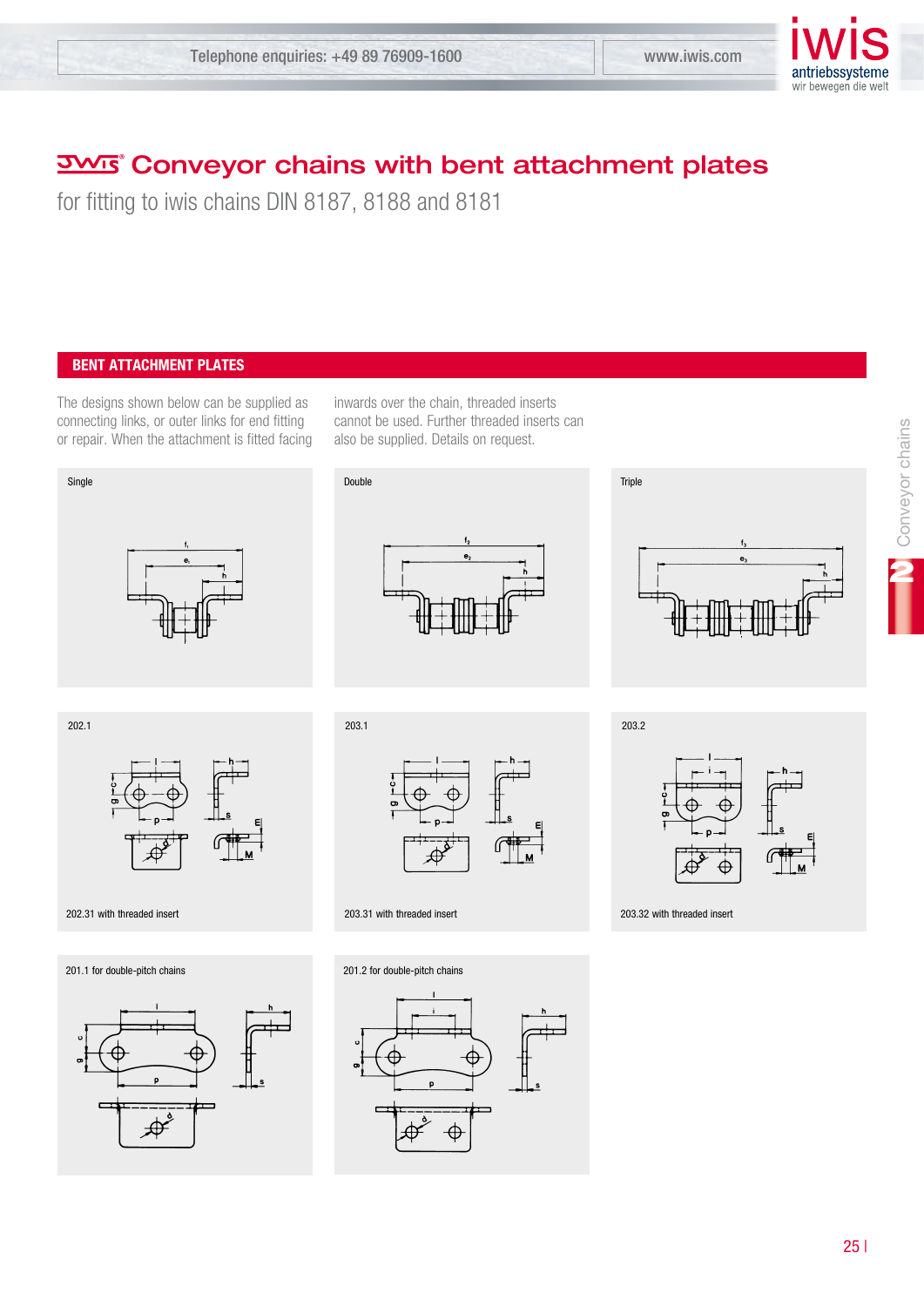# **<u>JWIS</u>** Conveyor chains

Special straight attachment plates – examples



For chain L 85 SL: Form 103.63 For chain L 85 SL: Form 103.65 For chain L 85 SL: Form 106.0

















Guide plates for inner links



For chain L 85 SL: Form 110.0 For chain L 85 SL: Form 112.0 For chain L 85 SL: Form 120.11

18. ↔ 32,9  $\tilde{\mathbf{z}}$  $(1/2")$  $7.6$ 23,5

### For chain L 85 SL: Trip or cam plate Form 102.61 Form 106 SL: Form 102.71 For chain M 127 SL: Form 102.61

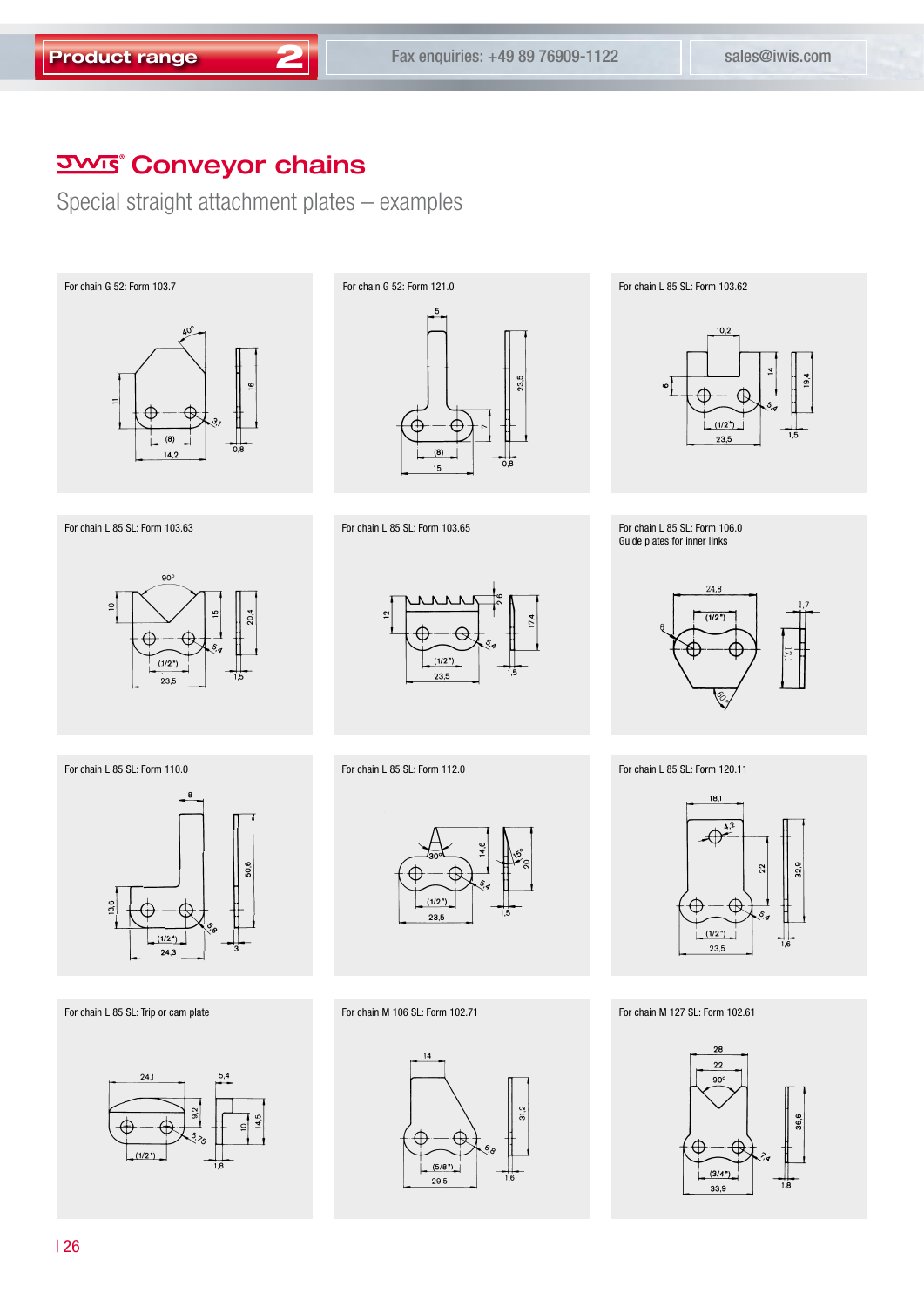

# **JWIS** Conveyor chains

Special straight attachment plates – examples







 $\frac{5}{2}$ 

14.9

 $1,5$ 



 $(1/2")$ 



For chain M 127 SL: Form 102.65 For chain L 85 SL: Form 103.52 For chain M 127 A SL: Form 103.64







For chain M 128 A SL: Form 103.64 For chain L 85 SL: Form 103.67 For chain L 85 SL: Form 112.10







### For chain L 85 SL: Form 112.7 For chain L 85 SL: Form 112.09 For chain L 85 SL: Form 132.0





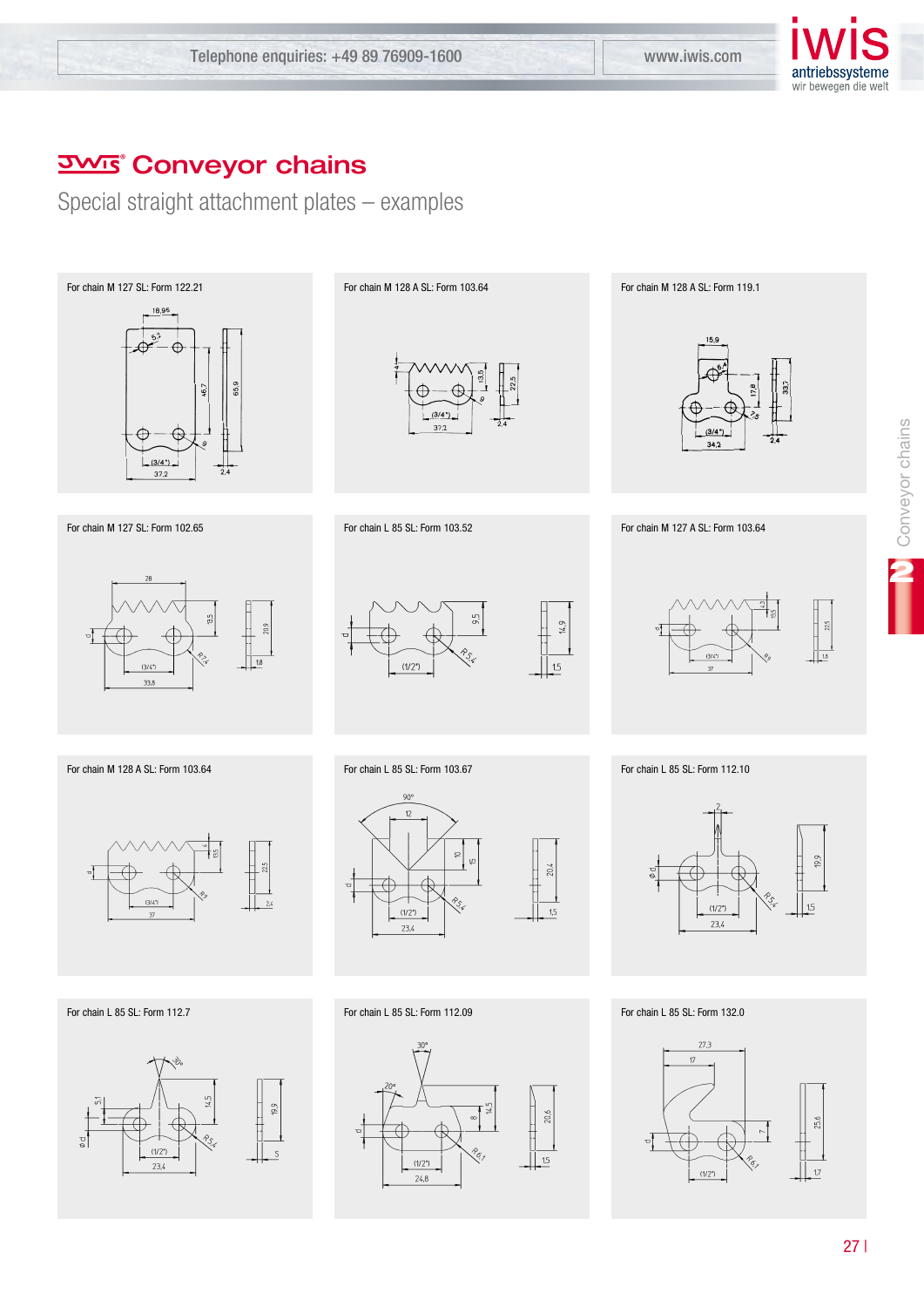# **<u>JWIS</u>** Conveyor chains

Special bent attachment plates – examples





















For chain M 106 SL: Form 202.6 For chain M 127 SL: Form 203.8 For chains M 128 A SL/M 128 A SB, Form 222.2



### For chain M 128 A SL: Form 202.3 For chain M 128 A SL: Form 202.8 For chains M 1610 A und M 1611 SL: Form 202.13





### For chain M 127 SL: Form 203.12 For chain M 106 SL: Form 203.17 For chain L 85 SL: Form 203.32



Similar attachment plate designs for other chain types are available on request, as are other attachment plate designs. For some special attachment plates minimum order quantities are required.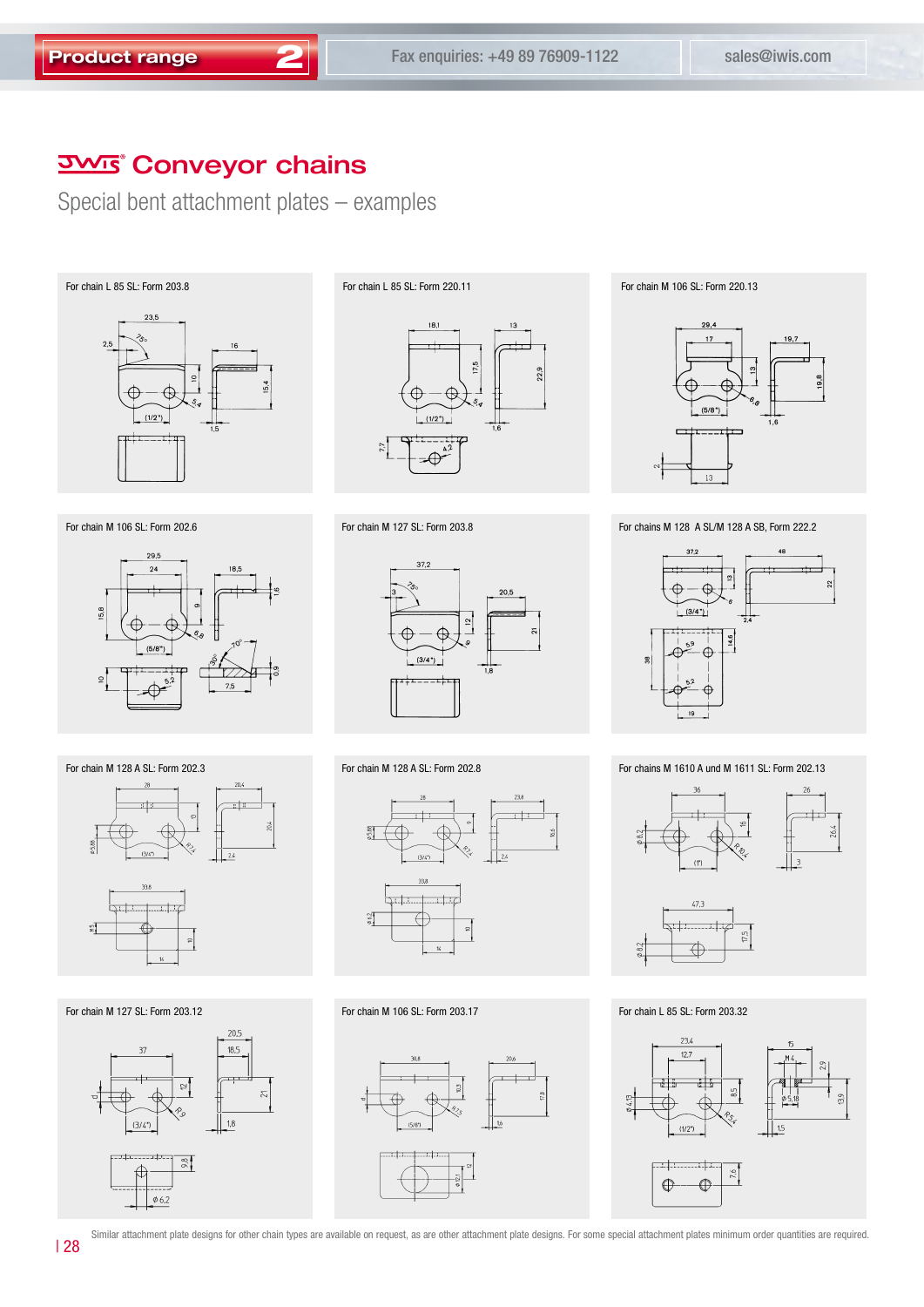

# **EXAT** Conveyor chains extended bearing pins

for fitting to iwis chains DIN 8187, 8188 and 8181

| Ditl Koo <sub>no.</sub> | Ref. no. livis !! | $\mathcal{O}(\mathcal{O})$ | Pitch<br>p (mmy | inner width<br>6. (mm) dh | Rolley<br>9. (m <sub>m)</sub> anelys | Stenderd<br>Pin diametering<br>S (mm) <sup>deg</sup> ring | $\zeta$ (mmp) | Design A pin length<br>$\frac{1}{2}$ (mmp) | $\frac{1}{2}$ (mmp) | Design B and C pin length<br>$\frac{1}{2}$ (mmp) | $\frac{1}{3}$ (mmp) |
|-------------------------|-------------------|----------------------------|-----------------|---------------------------|--------------------------------------|-----------------------------------------------------------|---------------|--------------------------------------------|---------------------|--------------------------------------------------|---------------------|
| Pin design A, B, C      |                   |                            |                 |                           |                                      |                                                           |               |                                            |                     |                                                  |                     |
| 05 B-1                  | G 52              | $\qquad \qquad -$          | 8,0             | 3,16                      | 5,0                                  | 2,31                                                      | 17,5          | 10,0                                       | 27,5                | 20,0                                             | 10,5                |
| 06 B-1                  | G 67              | 3/8"                       | 9,525           | 5,72                      | 6,35                                 | 3,31                                                      | 22,0          | 10,0                                       | 34,0                | 22,0                                             | 11,5                |
| ä,                      | P 83 V            | 1/2"                       | 12,7            | 4,88                      | 7,75                                 | 3,68                                                      | 22,0          | 10,0                                       | 37,0                | 25,0                                             | 13,0                |
| 08 B-1                  | L 85 SL           | 1/2"                       | 12,7            | 7,75                      | 8,51                                 | 4,45                                                      | 25,5          | 10,0                                       | 40,5                | 25,0                                             | 13,0                |
| 10 B-1                  | M 106 SL          | 5/8"                       | 15,875          | 9,65                      | 10,16                                | 5,08                                                      | 30,0          | 12,0                                       | 48,0                | 30,0                                             | 15,5                |
| $12B - 1$               | M 127 SL          | 3/4"                       | 19,05           | 11,75                     | 12,07                                | 5,72                                                      | 36,0          | 15,0                                       | 51,0                | 30,0                                             | 15,5                |
| 16 B-1                  | M 1611            | 1"                         | 25,4            | 17,02                     | 15,88                                | 8,28                                                      | 53,5          | 20,0                                       | 68,5                | 35,0                                             | 18,0                |
| 08 A-1<br>ANSI 40       | L 85 A            | 1/2"                       | 12,7            | 7,94                      | 7,95                                 | 3,96                                                      | 25,5          | 10,0                                       | 45,3                | 30,0                                             | 15,5                |
| 10 A-1<br>ANSI 50       | M 106 A           | 5/8"                       | 15,875          | 9,53                      | 10,16                                | 5,08                                                      | 31,5          | 12,0                                       | 48,0                | 29,0                                             | 15,0                |
| $12A-1$<br>ANSI 60      | M 128 A SL        | 3/4"                       | 19,05           | 12,70                     | 11,91                                | 5,94                                                      | 38,0          | 14,0                                       | 48,0                | 24,0                                             | 12,5                |
| 16 A-1<br>ANSI 80       | M 1610 A          | 1"                         | 25,4            | 15,88                     | 15,88                                | 7,92                                                      | 49,5          | 19,0                                       | 61,3                | 31,0                                             | 16,0                |
| 208 B                   | LR 165 SL         | 1"                         | 25,4            | 7,75                      | 8,51                                 | 4,45                                                      | 25,5          | 10,0                                       | 40,5                | 25,0                                             | 13,0                |
| 210 B                   | <b>LR 206 SL</b>  | 11/4"                      | 31,75           | 9,65                      | 10,16                                | 5,08                                                      | 30,0          | 12,0                                       | 48,0                | 30,0                                             | 15,5                |
| 212 B                   | <b>LR 247 SL</b>  | 11/2"                      | 38,1            | 11,75                     | 12,07                                | 5,72                                                      | 36,0          | 15,0                                       | 51,0                | 30,0                                             | 15,5                |
| 216 B                   | LR 3211           | 2"                         | 50,8            | 17,02                     | 15,88                                | 8,28                                                      | 53,5          | 20,0                                       | 68,5                | 35,0                                             | 18,0                |

 $1)$  For multiple strand chains on request. Other pin designs and lengths available on request.

### **extended bearing pins**

The designs shown below can be supplied as connecting links or outer links for end fitting or repair (C only as outer link).







2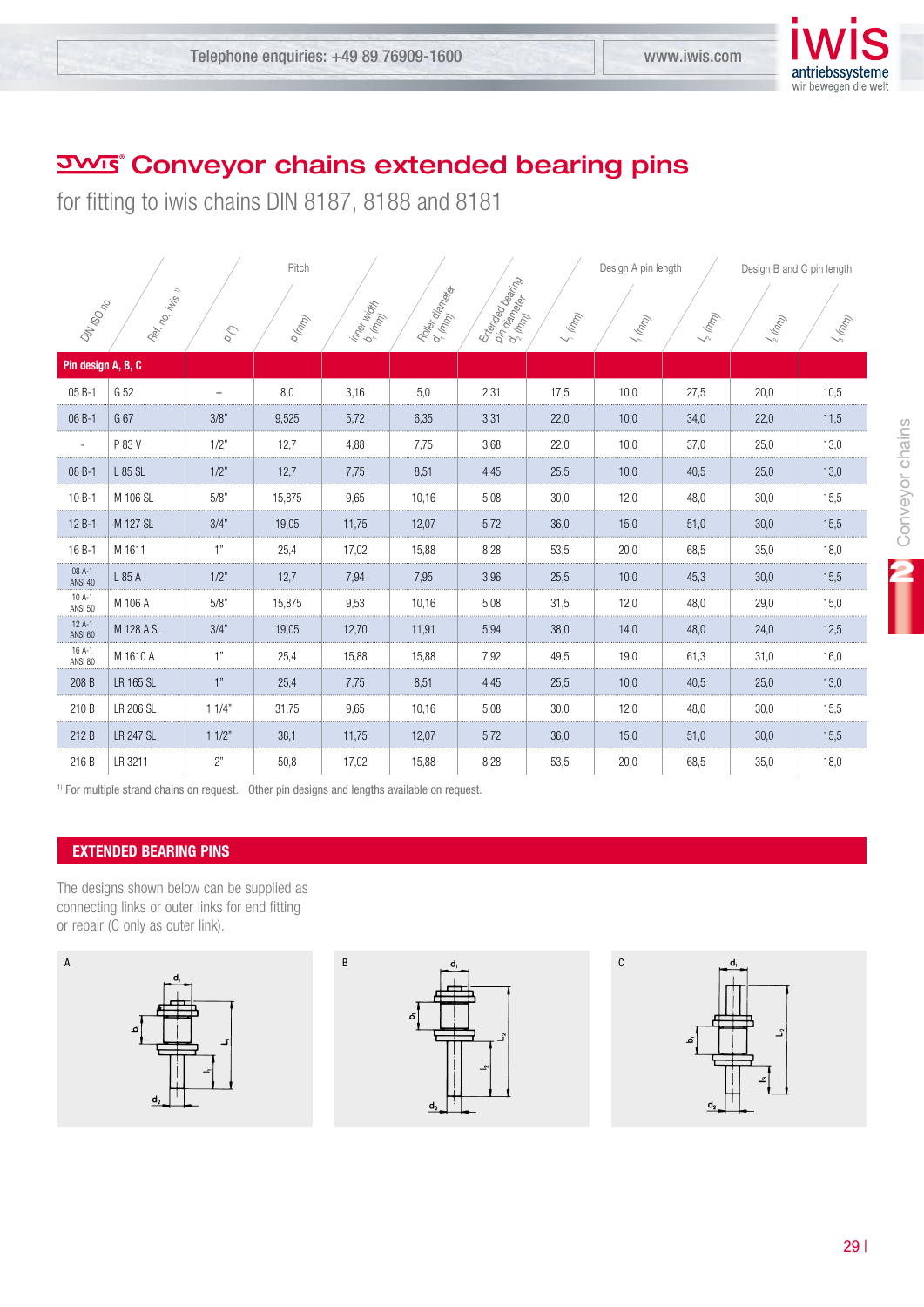# **JWIS** Multiple strand connecting links

for attachment of components<sup>1)</sup>

|                          |                 |                        | Pitch                                                                          |              |                                                  |                                             |                                                                | Outside width                                                  |             | Block width |
|--------------------------|-----------------|------------------------|--------------------------------------------------------------------------------|--------------|--------------------------------------------------|---------------------------------------------|----------------------------------------------------------------|----------------------------------------------------------------|-------------|-------------|
| Dill 160 no.             | Ref. no. ilutis | Chair <sub>p</sub> (*) | Pitch of folge<br><sup>Orty</sup> Politique<br><sup>Chri</sup> fm <sub>m</sub> | Inside width | Roller dianeger<br>9. (mm) <sup>dianege</sup> er | Pin diameter<br>9 (mm) <sup>diam</sup> eter | $\frac{\partial}{\partial}(\hat{\eta}_{\hat{\eta}\hat{\eta}})$ | $\frac{\partial}{\partial}(\hat{\eta}_{\hat{\eta}\hat{\eta}})$ | A (max. mm) | A (max. mm) |
| <b>Double</b>            |                 |                        |                                                                                |              |                                                  |                                             |                                                                |                                                                |             |             |
| $05B-1$                  | G <sub>52</sub> | 8 mm                   | 7,94                                                                           | 3,16         | $5,0$                                            | 2,31                                        | 14,9                                                           | $\overline{\phantom{m}}$                                       | 4,0         |             |
| 06B-1                    | G 67            | 3/8                    | 9,42                                                                           | 5,72         | 6,35                                             | 3,31                                        | 24,5                                                           | 34,6                                                           | 7,0         | 17,5        |
|                          |                 |                        |                                                                                |              |                                                  |                                             |                                                                |                                                                |             |             |
| <b>Double / Triple</b>   |                 |                        |                                                                                |              |                                                  |                                             |                                                                |                                                                |             |             |
| 08B-1                    | L 85 SL         | 1/2                    | 12,58                                                                          | 7,75         | 8,51                                             | 4,45                                        | 32,3                                                           | 46,2                                                           | 11,3        | 25,2        |
| $10B-1$                  | M 106 SL        | 5/8                    | 15,76                                                                          | 9,65         | 10,16                                            | 5,08                                        | 37,4                                                           | 53,9                                                           | 13,3        | 29,9        |
| $12B-1$                  | M 127 SL        | 3/4                    | 18,95                                                                          | 11,75        | 12,07                                            | 5,72                                        | 42,9                                                           | 62,4                                                           | 15,6        | 35,1        |
| 16B-1                    | M 1611          |                        | 25,3                                                                           | 17,02        | 15,88                                            | 8,28                                        | 68,7                                                           | 100,6                                                          | 25,5        | 57,4        |
| 08 A-1<br>ANSI 40        | L 85 A          | 1/2                    | 12,58                                                                          | 7,94         | 7,95                                             | 3,96                                        | 31,8                                                           | 46,2                                                           | 11,2        | 25,5        |
| $10 A - 1$<br>ANSI 50    | M 106 A         | 5/8                    | 15,76                                                                          | 9,53         | 10,16                                            | 5,08                                        | 39,8                                                           | 57,9                                                           | 13,8        | 32,0        |
| 12 A-1<br>ANSI 60        | M 128 A SL      | 3/4                    | 18,95                                                                          | 12,70        | 11,91                                            | 5,94                                        | 49,4                                                           | 72,2                                                           | 17,8        | 40,6        |
| 16 A-1<br><b>ANSI 80</b> | M 1610 A        |                        | 25,3                                                                           | 15,88        | 15,88                                            | 7,92                                        | 63,2                                                           | 92,6                                                           | 22,6        | 51,9        |

 $1)$  Please note the exact pitch measure "p" for the assembly of special components.

### **examples**



Multiple strand connecting links permit components to be fitted easily at specific locations

Mounted part **Mounted part** Mounted part **Mounted part**  $\mathbb{C}[\infty]$ اثر

Multiple strand connecting links can be supplied with normal side plates or as connecting links with straight or bent attachment plates, mounted on one or both sides.



Note: The pitch of holes in the mounted part (component) differ from chain pitch.

on the chain.